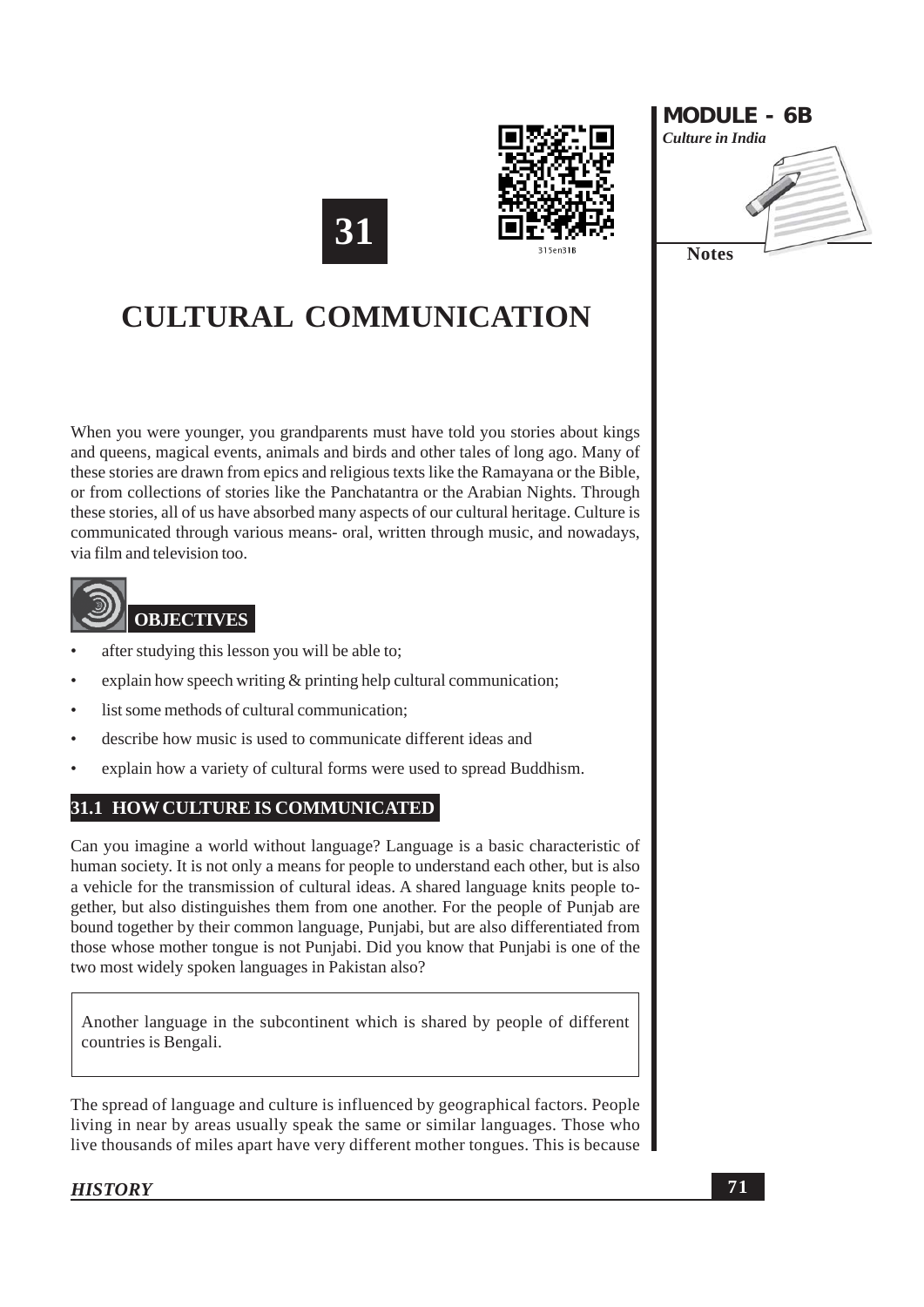

communication between far flung areas was difficult before modern means of transport developed. Cultures tended to evolve in relative isolation and ended up being very distinct.

Communication is still difficult in densely forested and mountainous areas. A tribe living on one face of a hill or a valley may not even know of another tribe living on another hillside just a few kilometers away. The language they speak can therefore by very different.

However, in areas like Uttar Pradesh and Bihar where vast plains are well connected by rivers, people could travel easily even in ancient times. So similar languages and customs developed due to regular interaction.

Even where one language such as Hindi or Tamil is spoken over a large area, there are veriations from district to district. No version is sufficiently different to be called a language, so they are called dialects of a language.

Spoken language was and remain one of the most important means of communication. However the invention of writing widened the scope of communication. Messages could henceforth be sent over long distances and preserved over time.

Writing was known in India over 4000 years ago. This was the Harappan script which has not been deciphered yet. With the decline of the Harappan civilization around 1800 BC, writing was also lost. The knowledge of writing reappeared around the  $3<sup>rd</sup>$ century BC. This writing called Brahmi is the mother of all modern Indian scripts.

Initially, rulers and wealthy people had important documents engraved on rock surfaces, stone tablets and copper plates. Cloth leather, the bark of the tree called bhojapatra and palm leaf called talapatra were used for writing on.

What kind of books do you think there were in earlier times? There were religious texts which were used by priests. Law books, called Shastras were written for the use of kings and their ministers. Drama and poetry were composed for the enjoyment of the wealthy. It in clear that most books were therefore meant only for a small number of privileged people.

However, there were also epics like the Mahabharata (about which you read in lesson 30), popular stories collected in the Jataka tales, Hitopadesa etc, and numerons mythological legends in the Puranas Stories from these were transmitted orally by professional story tellers, bards and even local temple priests. In the course of telling stories, many variations occurred over time. So we have today, numerous different versions of popular legends. Books thus touched the lives of many people even though very few could read or write.

Each book had to be copied out by hand. Such handwritten copies are called manuscripts. Manuscript production became, a specialized art in medieval times. Scribes used beautiful handwriting called calligraphy. The pages were often decorated with beautiful illustrations. Copying manuscripts was obviously a laborious process, so very few copies were made.

Printing was introduced in the mid 16<sup>th</sup> century. Books could now be produced in far greater numbers in lesser time and lower cost. However since few people were literate, the immediate effect was limited. A more dramatic transformation took place in the 19<sup>th</sup> Century when full use of the press and printing technology was made by nationalists and social reformers.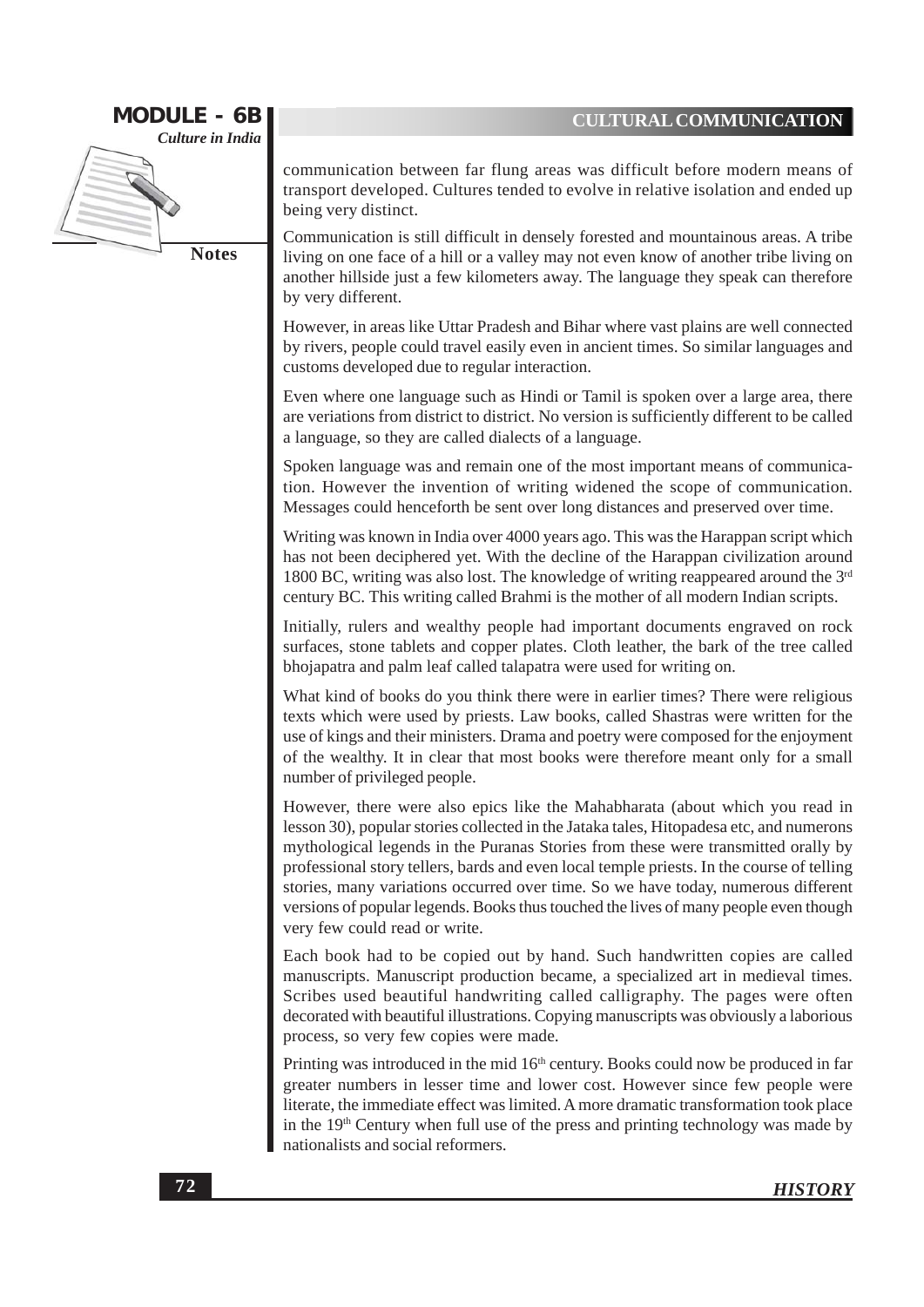The first newspaper in India was published in 1760 in English by an officer of the East India Co. This was followed by many others. These newspapers focused on providing information about Europe to Englishmen in India.

From the early 19<sup>th</sup> century, many newspapers began to appear in the vernacular languages. They were published by nationalists who had the interests of Indians in mind. News and views were carried across not only to the educated few, but through them to many others as well. Many thinkers saw that British domination of India could be overcome only if the traditional ills of Indian society were first removed. These reformers not only campaigned directly, but also used the press to build public opinion. One such reformer was Raja Rammohan Roy of Bengal.

In 1821, Rammohan began to publish the newspaper Samachar Kaumudi' in Bengali, followed by the Mierat-ul-akhbar' in Persian in 1822 and the 'Brahmanical Magazine' in English. Through these papers, he advocated education of women and widow remarriage and attacked sati and the ills of the caste system. He also published numerous pamphlets underlining his vision of an ideal society based on the best teachings from major religions of the world. He founded a community called the Brahmo Samaj which was joined by numerous educated and progressive men in Bengal. It was owing to the printing press that Rammohan's ideas could reach such a wide audience. You can estimate the power of the press when you consider that a rival newspaper, 'Chanridka' was published in 1822 to oppose his ideas of social reform.

We see thus that newspapers and magazines do not merely give information about events and occurrences around the world, but also mould our ways of thinking. Ideas and views have of course been exchanged from time immemorial. What however is specific to modern forms of communication is that the transmission of ideas becomes a one-way process. While the owner of a newspaper can influence the views of its readers, the reader cannot exert a similar influence. Can you see the similarity with globalization about which you read in lesson 29.

# **INTEXT OUESTIONS 31.1**

- From which script are most modern Indian scripts derived? 1.
- $2<sup>1</sup>$ Name two kinds of books written in earlier times.
- Why was manuscript production expensive? 3.
- State whether true of false:  $\mathcal{A}$ 
	- (i) Language is not a means of communication.
	- (ii) Hitopadesa is a collection of stories.
	- (iii) Rammohan was the only reformer to use the press in the  $19<sup>th</sup>$  century.
	- (iv) Writing made long-distance communication possible.



#### **HISTORY**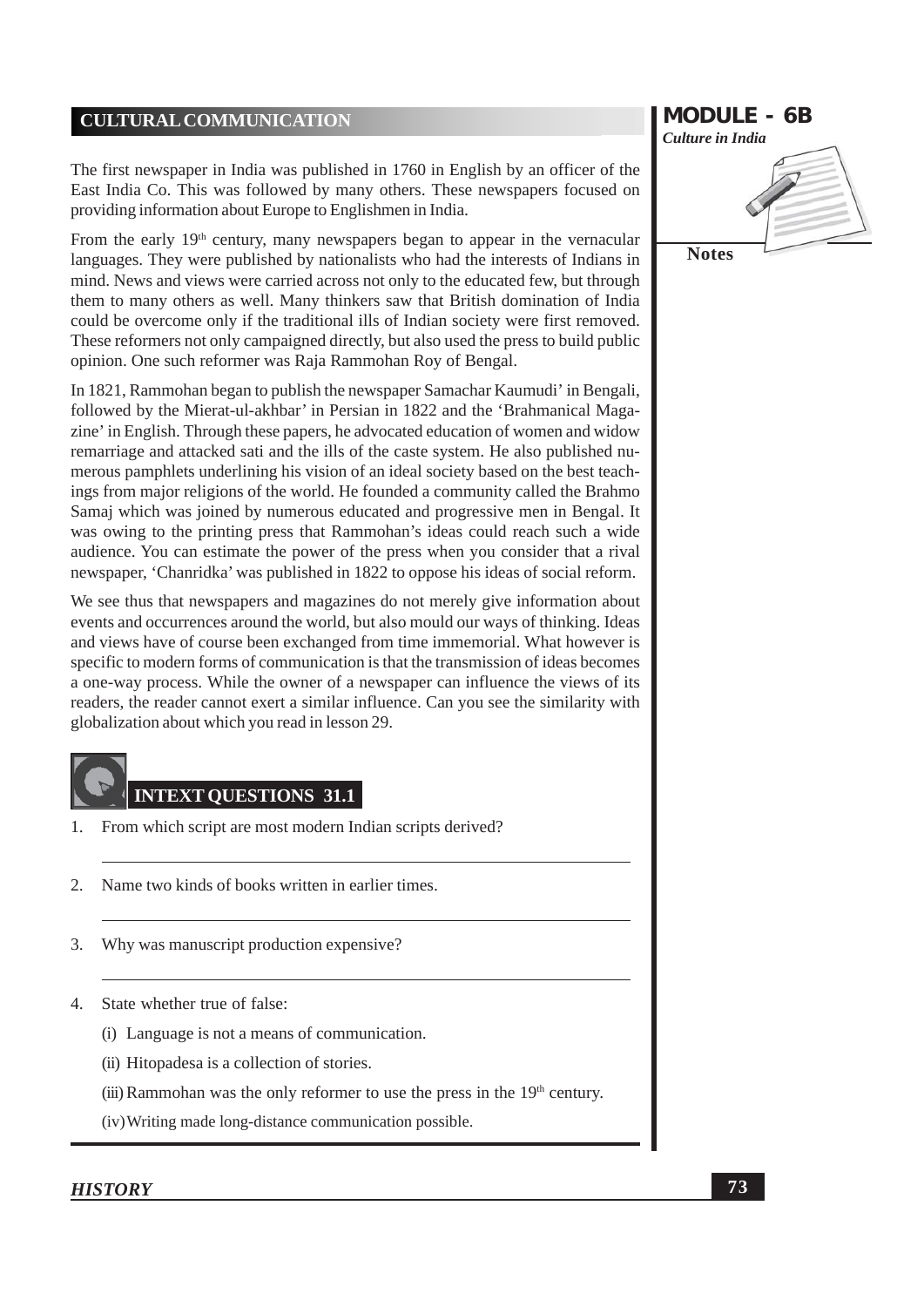

**Notes** 

#### 31.2 MUSIC AS A VEHICLE OF CULTURE

Among the earliest expression of culture are music and dance. Early people clapped hands, or beat the earth with sticks for rhythm to accompany songs and dances. Gradually many kinds of drums and instruments came to be used. Garba Gujarat, Kathakali from Kerala and Gidda, Bhangra from Puniab are examples of folk dance. These were and are still performed to celebrate festive occasions, to mark important ceremonies, to express various sentiments, and sometimes even to serve as a channel of protest.

Folk songs celebrate spring, the coming of rains, or the ripening of corn which are all central to the agricultural cycle. There are also songs of masons and potters. You may have heard construction workers singing while heaving heavy loads as a team listen to them carefully the words are about their work.

There are also numerous songs by and about women-expressing the sorrow of a lover whose beloved has gone away, of a girl leaving her parental home upon her marriage, even about the conflict between mother and daughter-in-law.

Folk music is by its very nature participatory. It evolves along with the people's experiences. Folk art can therefore be said to be 'consumed' by the same people who create it.

Folk culture is not meant for an audience. However, in modern times, the original purpose of this culture is transformed. Thus you may sometimes see folk dances performed on stage while an audience watches!

You read about classical culture in lesson 29. Classical music is a highly developed form of music since it is based on precise rules, it can be called the grammar of music singing or playing it (on an instrument) requires a long period of intensive training. However, anyone can derive great joy from listening to it. In fact, numerous melodies of film and folk songs are based on classical ragas/or simplified forms of classical ragas. Both classical and folk music have interacted closely and enriched each other for centuries, so much so that it is sometimes difficult to draw a sharp dividing line.

Classical music was earlier patronised by kings. The legendary Tansen was one of the nine jewels in the court of the Mughal emperor, Akbar.

Nowadays business houses, and national and international cultural organizations patronize classical music.

Related to both these kinds of music is that used for religious purposes. In fact many folk and classical songs have religious themes.

The earliest example of religious music in India come from the Samaveda. This 3000 year old text comprises Vedic chants set to melody for recitation during the performance of sacrifices.

From medieval times, the compositions of Bhakti and Sufi saints were sung by their followers and by lay worshippers. These songs are familiar to us today as bhajans and qawwalis. The lyrics express devotion and love for a personal god sometimes they request divine help to tide over worldly troubles. Qawwalis and bhajans often have a classical foundation and a popular or folk form.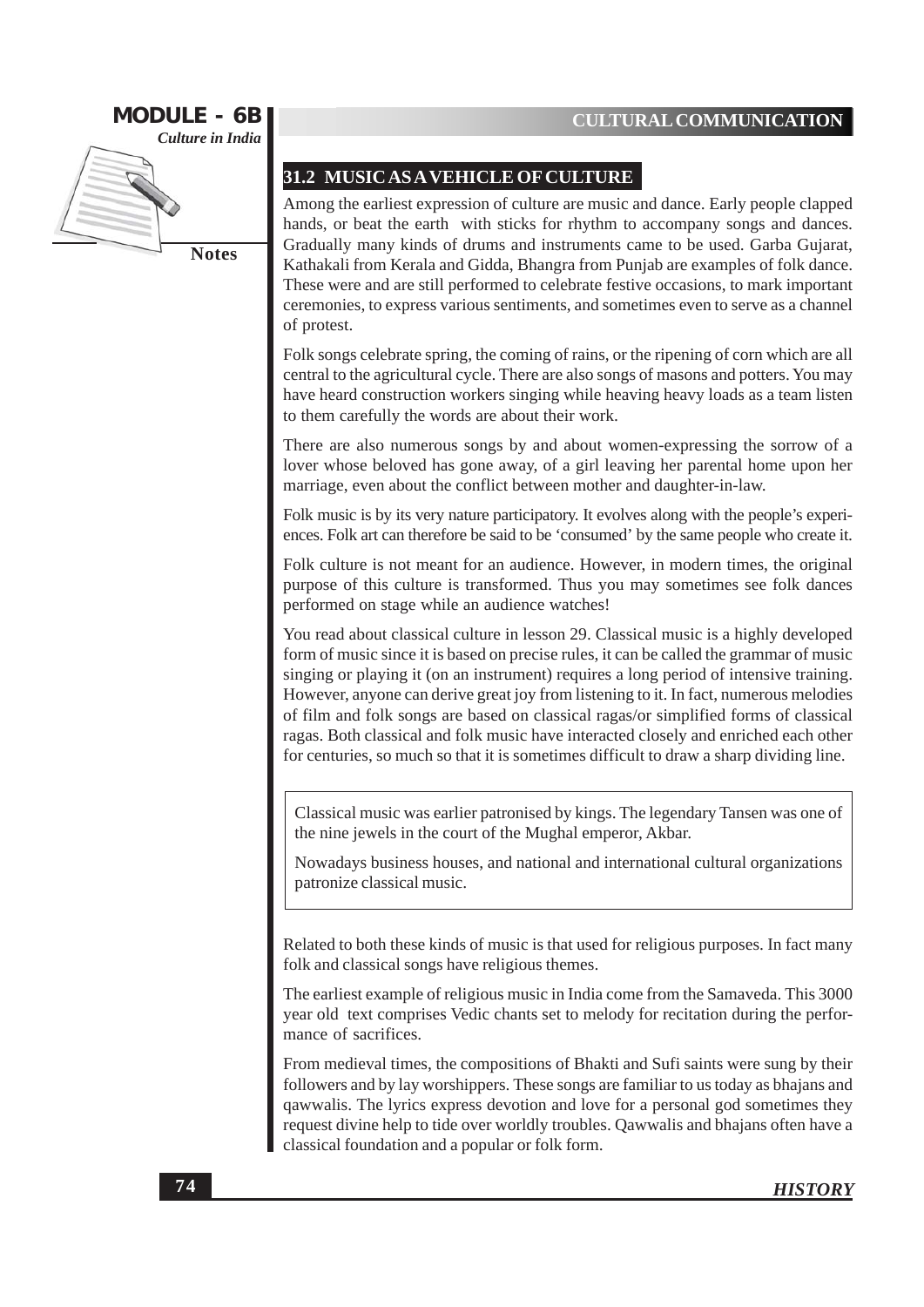Bhaians are sometimes related to the experiences of the common people. The dohas of Kabir for eg., frequently refer to his hereditary profession of weaving.

Oawwalis are specially associated with dargahs, ie. Shrines of venerated Sufi saints.

In Gurudwaras, the Granth Sahib, the sacred text of the Sikhs is recited in a musical way. The Granth Sahib is a compilation of the sayings of the 10 Sikh gurus as well as numerous Bhakti and Sufi saints.

The person who recites the Granth Sahib undergoes not only religious training but also training in classical music, and is therefore called 'raagi'.

A comparatively new form of music is film music. Initially film music relies very heavily on classical and folk music. Many of the old, popular film songs are based on melodies form both Indian and western classical music. But film music also evolved certain now features. It brought into use the orchestra which originally belong to western classical music in addition to Indian instruments. Nowadays of course, new kinds of fusion music are evolved everyday.

The popular song "Itna na mujh se tu pyar badha" form the film "Chhaya" is based on a symphony by an 18<sup>th</sup> century Austrian composer, Mozart.

Almost all the songs of "Mughal-e-Azam" are based on classical Hindustani music. The songs "Muhabbat ki jhooti kahani" for eg., is set to raga Darbari Kanada.

Film songs are dependent not only on one of the theme of the film but also on technological considerations. The earliest recording mechanisms at the start of our century could run for only 3<sup>1/2</sup> minutes at a time. So a format evolved where by a song would last between 3 and 3<sup>1</sup>/<sub>2</sub> minutes. Now with technological advancement, continuous recording is possible for hours together, but film songs retain the established format. Next time you hear a song on the radio, you can time it yourself.

Music like all expression of culture, carries ideas. The Bauls of Bengal have traditionally carried their messages of universal brotherhood and unselfishness through their songs.

Devotional songs express not only the emotions of the worshippers but also draw others into the fold. Today music serves as an important bridge in the global village about which you read in lesson 29. While assimilating new forms, it is important to remember not to lose one's own rich heritage of music.



- What do folk songs and dances celebrate?  $\mathbf{1}$
- 2. Fill in the blanks:

requires intense training.  $(i)$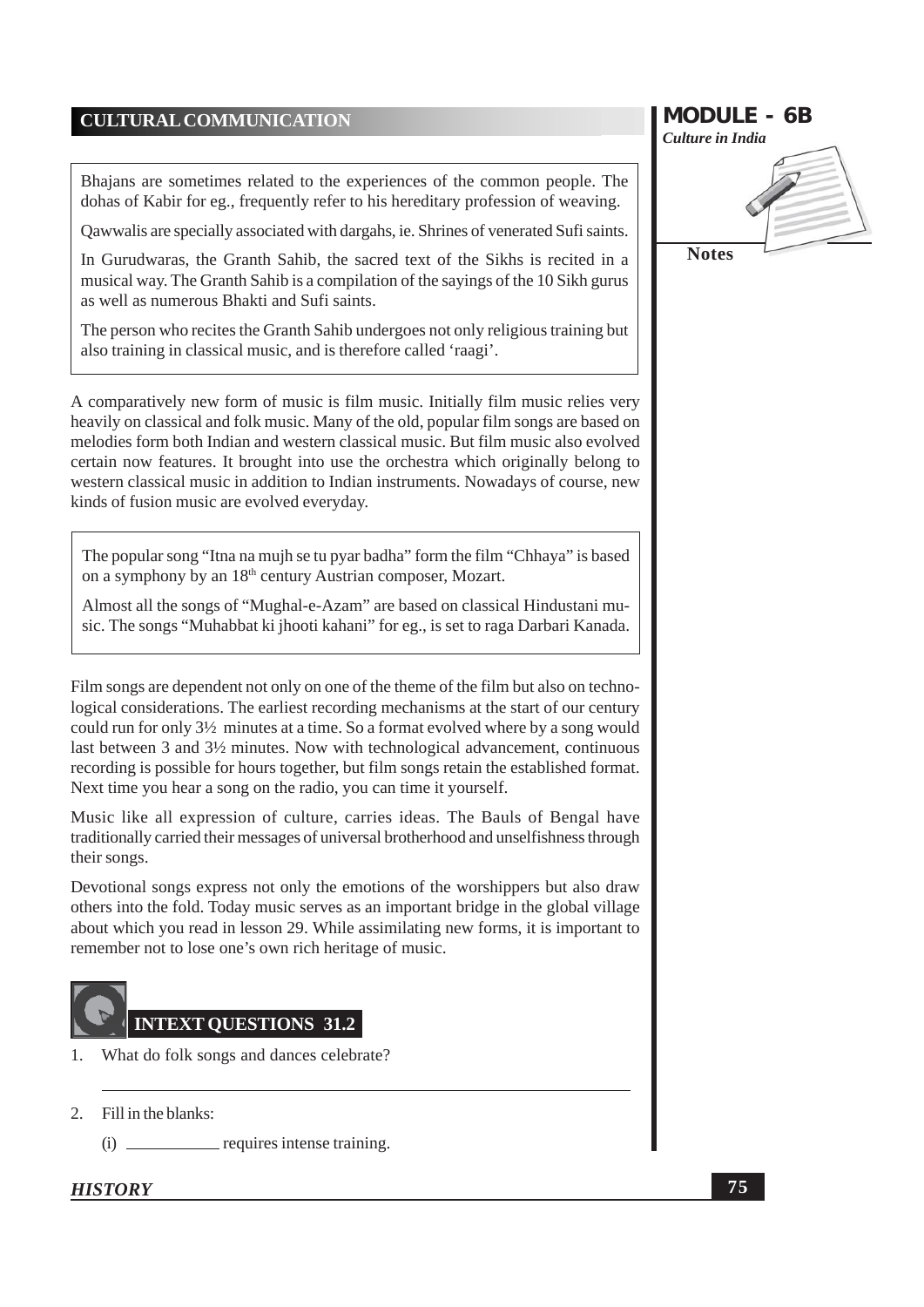

- (ii) The compositions of Bhakti and Sufi saints are called  $\equiv$ – and
- 

State whether true of false:

- 1. Folk dances are meant to be performed only on stage.
- 2. Classical and folk music have never interacted with one another.
- 3. Film songs sometimes borrow classical tunes.

Contacts between India and the outside world flourished between the 2<sup>nd</sup> century BC and the 2<sup>nd</sup> century AD. Political and commercial interaction led to interchange of ideas and wide ranging social and cultural development. Buddhism was adaptive to the new circumstances and won followers among the Indo Greeks, and Central Asians. Missionary monks traveled with traders and established monasteries in far-flung areas in central Asia, from there, Buddhism spread further to China.

Interaction with the Greeks led to developments in sculpture. Earlier the Buddha was represented in the carvings on stupa gateways only symbolically by a wheel, lotus pipal tree etc. now following the models of Greek gods like Apollo, he was represented in human form.

Parallel to this was the development of a complex mythology. Popular belief in rebirth and reincarnation led to belief in many hundreds of previous lives of the Buddha. These earlier Buddhas birth were called Bodhisattvas. Bodhisattvas were imagined as compassionate beings entirely concerned with the welfare of fellow beings. Worshippers could pray to them to ease their troubles and help them with their worldly cares.

#### 31.3 CULTURAL FORMS & SPREAD OF BUDDHISM

You have learnt that religion is one of the features of our cultural heritage. Religious ideas may themselves be transmitted through the medium of culture. Let us consider the example of Buddhism.

The Buddha lived in the 6<sup>th</sup> century BC. He preached that the nature of the world is sorrowful and to free oneself from it, one must overcome desire. He asked his followers to led simple, virtuous lives and to follow a middle path between extreme austerity and luxury.

The Buddha's message was quickly accepted by the common people because he spoke in the common language, Prakrit. While the Brahmana's used Sanskrit, a language which ordinary people didn't understand.

The Buddhists also adopted and adapted a number of religious and cultural practices. For example, the worship of trees was a popular practice. The Buddhists suggested that tree worship was identical with the worship of the bodhi tree at Bodh Gaya. According to Buddhist traditions, the Buddha had meditated sitting under the tree and had attained enlightenment here.

Another popular practice was the erection of circular mounds over the remains of the dead as a kind of memorial. The relatives and associates of the dead offered worship at such mounds. The Buddha's followers adopted this practice and erected stupas or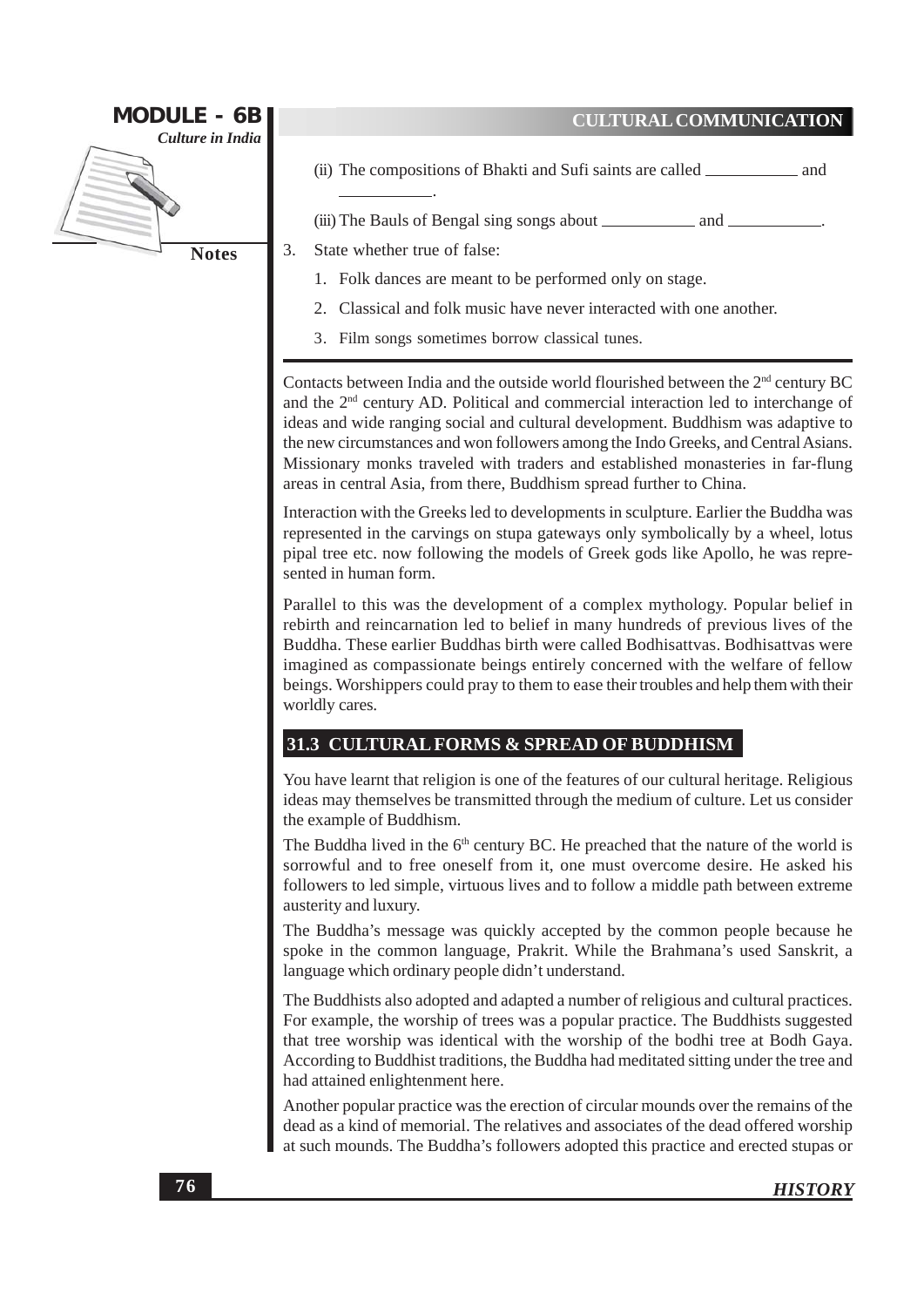mounds which often contained relics of the Buddha such as his teeth or objects he was supposed to have used.



Fig31.1 Buddha

As Buddhism spread, Buddhists came into contact with the Indo-Greeks who had settled in the north west of the subcontinent. The Greeks had an old tradition of representing their gods in human form. The Buddhist adopted this tradition as well, depicting the Buddha in an identical fashion. (Fig. 31.1)

Here is a little Jataka story known as the Bidala Kukuta Jataka (the Jataka of the cat and the cock). The story runs as follows:

The cat tells the cock that she wants to marry him. Her plan is to get the cock down from the tree and eat him. However, the cock is wise and refuses to get "married". The Buddhist preachers identified the wise cock with the Buddha in a previous birth. Look at the lively sculptural representation of the story from Bharhut (central India).

The Buddhists also adopted hundreds of popular folk stories. In the Buddhist tradition they were known as Jatakas or birth stories of the Buddha. These were regarded as stories about the previous births and lives of the Buddha. Many of these stories were also depicted in sculpture.

Stories form the Jatakas were also depicted in paintings on the cave walls at Ajanta as well as on the railing surrounding the Sanchi stupa (MP). Men and women who visited these places and saw these works of art would be reminded of stories they knew. At the same time, they would be taught about Buddhism through these stories.

Buddhist teachers were not the only ones to use a variety of cultural means to spread their message. If we look at any of our major religious traditions, including Christianity, Hinduism, Islam and Jainism, we will find that they owe their long lived success to the many ways in which their message has been transmitted-through

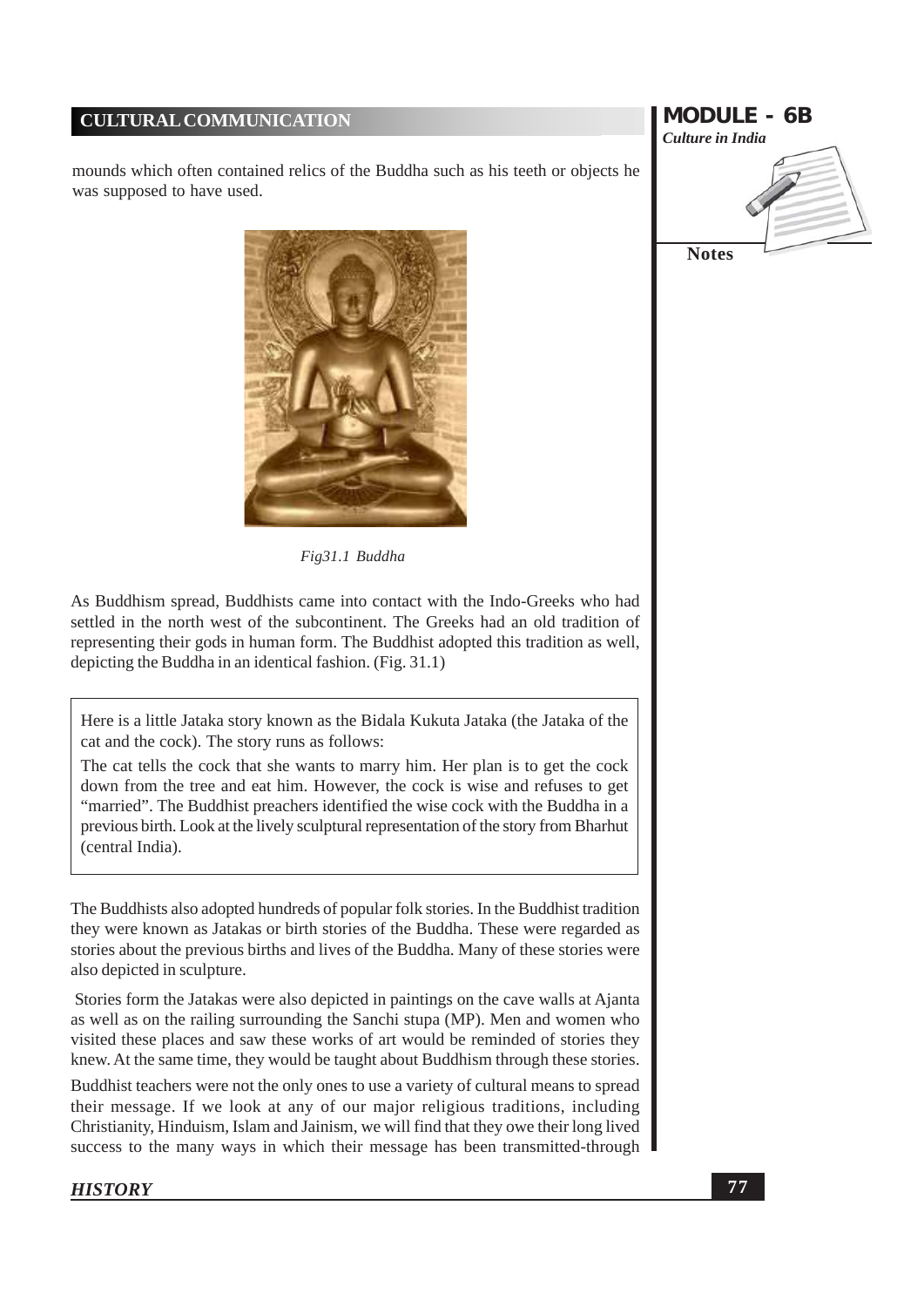

**Notes** 

music, painting, story telling, and through the use of a variety of architectural styles to build centres of worship.

Ancient and popular fertility cults centering around worship of mother goddesses were also incorporated in the growing religious mythology of Buddhism. Each Bodhisattva was associated with a female divinity called Tara. The Bodhisattvas were believed to act through these goddesses. This paring of male and female powers is a characteristic feature of numerous fertility cults. The adoption of such cultural motifs of folk beliefs and practices made acceptance of Buddhism very easy.

While these developments led to the growing popularity of Buddhism the original simple teachings of the Buddha were almost forgotten. The Buddha had firmly refused to perform miracles and opposed any attempt to be worshipped. However, he was now considered a deity, and stories of miracles performed by the Bodhisatvas became the basis of the faith.

Buddhishm gradually died out in the country of its origin not only because it lost the original, simple teaching. The monks lost touch with the ordinary people as patronage from rulers and merchants made the monasteries wealthy. The newer Buddhist texts were composed in Sanskrit which was not understood by the common people.

## **INTEXT QUESTIONS 31.3**

- What language did the Buddha preach in? 1.
- Which contacts led to the sculptural representations of the Buddha in human 2. form?
- What are the Jataka tales?  $\mathcal{R}$

Fill in the blanks:

- In the stupa carvings, the Buddha was symbolically represented as  $\equiv$ 1.  $etc.$
- 2. Taras were female divinities associated with the
- 3. were circular mounds covering relics of the Buddha or important monks.



# **WHAT YOU HAVE LEARNT**

Language is a vehicle for transmission of cultural ideas, spread of culture is influenced by factors like geographical, spoken & written from of language, inscriptions printing, newspaper, magazines.

Along with language Music & Dance are also expression of Culture, Music her universal appeal its Folk  $&$  Clerical forms both have enriched the culture as they also cerise ideas.